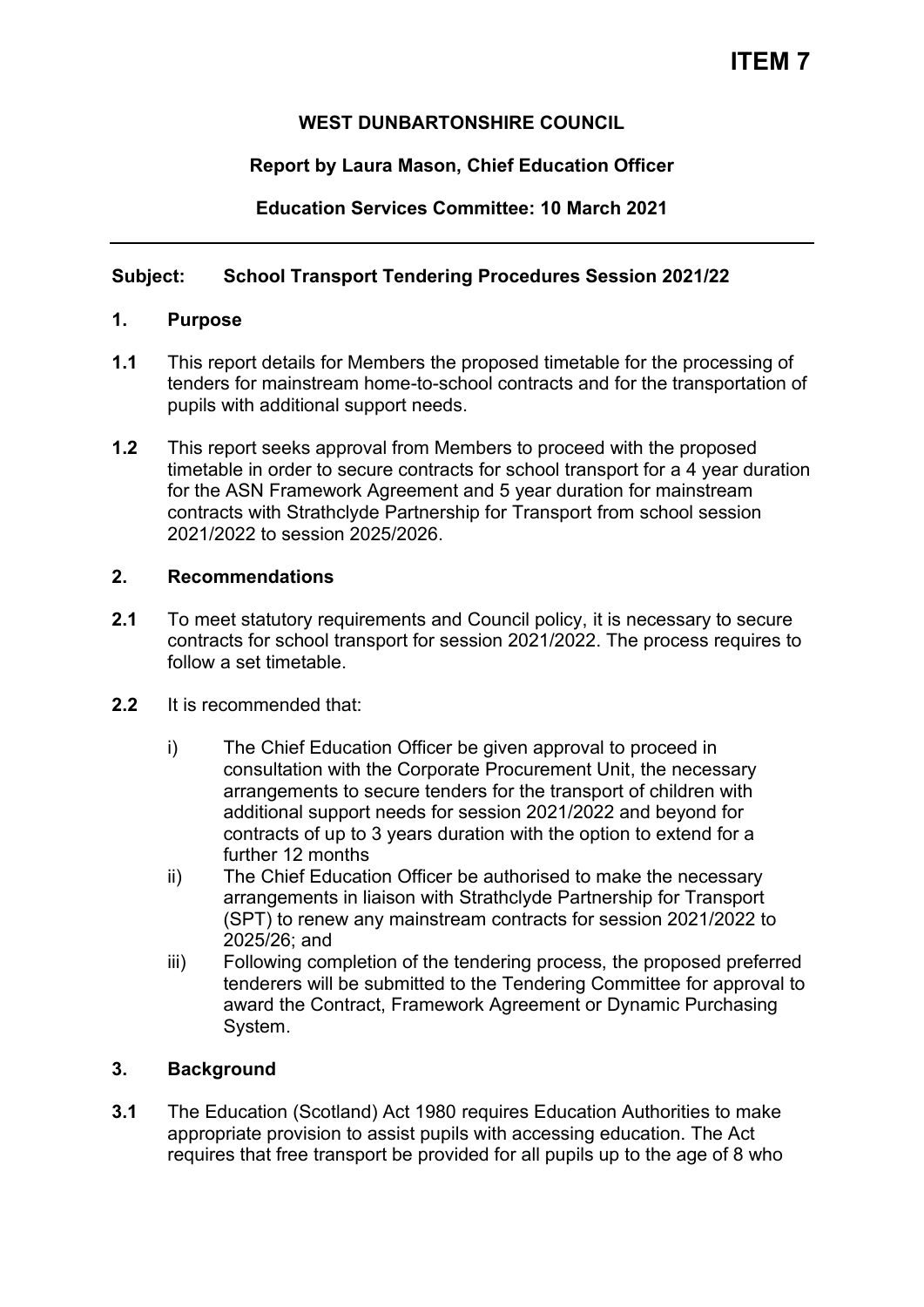live more than 2 miles from their local school and to pupils over the age of 8 who live more than 3 miles from their local school.

- **3.2** The policy presently operated by West Dunbartonshire Council provides free home-to-school transport for primary school children who live more than 1 mile from their local school and for secondary school children who live more than 2 miles from their local school.
- **3.3** The Education Authority is also required to make provision for pupils with additional support needs to attend a school to meet the requirements of their additional support needs.
- **3.4** In order to secure contracts for session 2021/2022 and beyond, it is now necessary to begin the process as timetabled below.

#### **4. Main Issues**

- **4.1** In order to address the Council's requirements, the following stages and timescales are recommended:
	- a) March 2021 Present information to Educational Services Committee and seek approval to proceed with the necessary arrangements to secure tenders for Mainstream and Additional Support Needs (ASN) school transport;
	- b) March 2021 In consultation with the Corporate Procurement Unit and SPT prepare information regarding contracts to be renewed;
	- c) May/June 2021 report to Tendering Committee seeking appropriate approvals; and
	- d) June 2021– Contractors and SPT to be informed of the outcome of the tendering process.
- **4.1.2** For session 2021/2022, it will be necessary to secure external ASN contracts at an estimated cost of £584,488 and vocational school transport contracts at an estimated cost of £45,800. This cost can be accommodated within the allocated draft budget.
- **4.2** Members will be aware that in respect of mainstream contracts, SPT acts as agent for West Dunbartonshire Council in securing contracts.
- **4.2.1** For session 2021/2022, the estimated cost received from SPT based on the current mainstream school contracts is £740,295. This cost can be accommodated within the allocated draft budget.
- **4.2.2** It should be further noted that the duration of mainstream contracts can vary from 1 year up to 5 years.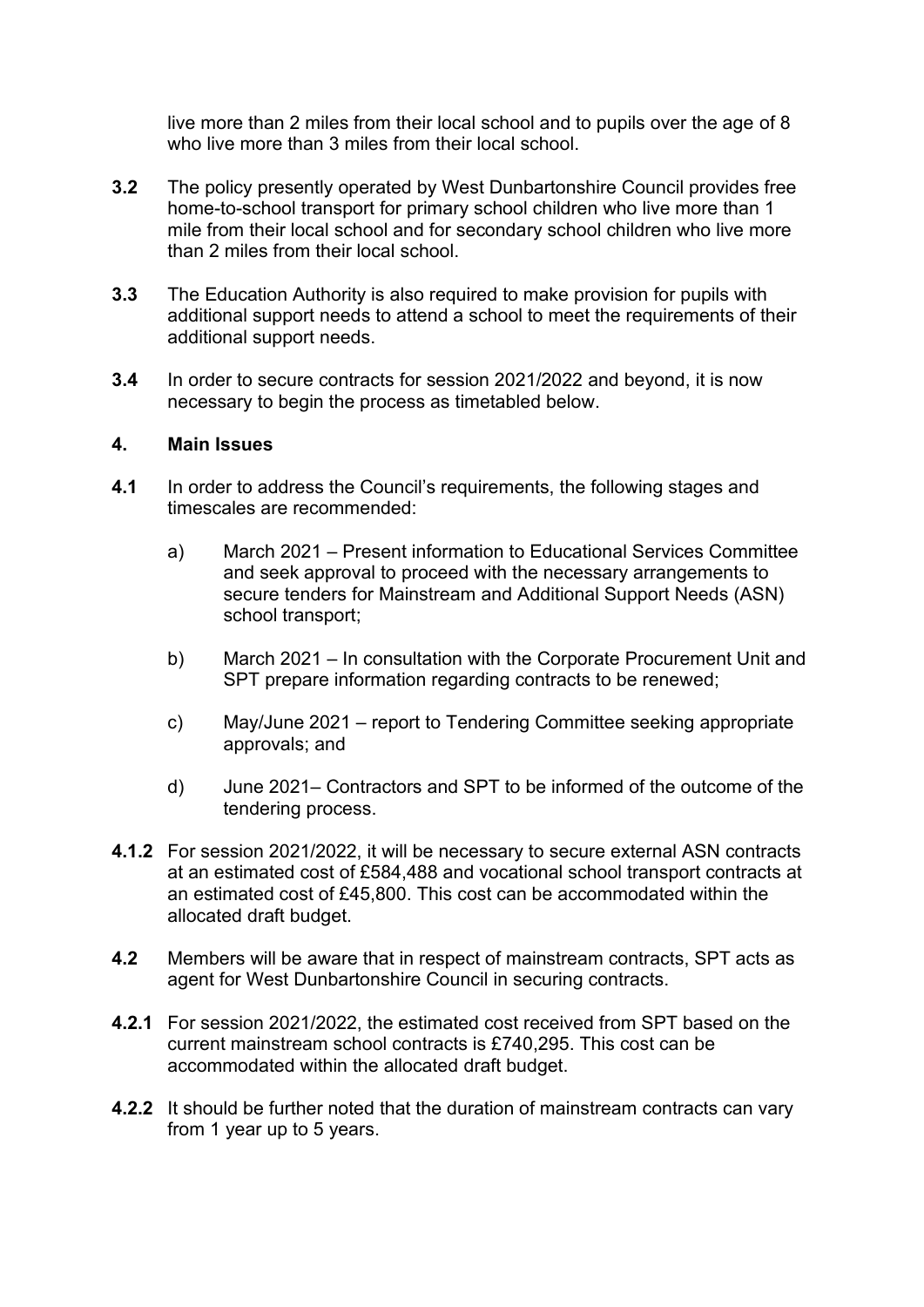# **5. People Implications**

**5.1** There are no people implications related to this report.

## **6. Financial and Procurement Implications**

- **6.1** Based on the current transport service requirements, the anticipated spend will be contained within draft budget. All spend within the contract, Framework Agreement or Dynamic Purchasing System award will be subject to tender procedures.
- **6.2** All procurement activity carried out by the Council in excess of £50,000 is subject to contract strategy. The contract strategy for Additional Support Needs Contracts was produced by the Corporate Procurement Unit in close consultation with Education Learning and Attainment. The contract strategy included but was not limited to; contract scope, service forward plan, the market, procurement model and routes – including existing delivery vehicles, roles and responsibilities, risks, issues and opportunities and on-going contract management.
- **6.3** The Additional Support Needs Contracts will contribute to delivery of the Council strategic priorities through the development of a robust contract strategy which will explore the inclusion of possible community benefits.
- **6.2** Further opportunities to maximise the positive social, economic and environmental impact for West Dunbartonshire Council through the contract will also be explored, via the use of Community Benefit Clauses included within the tender.

## **7. Risk Analysis**

- **7.1** If timescales for tendering are met, there is no identified risk to the service in relation to this issue.
- **7.2** There is a risk that tenders may exceed current estimates.

## **8. Equalities Impact Assessment (EIA)**

**8.1** An Equalities Impact Assessment has been carried out. The assessment demonstrates that the school transport arrangements promote equality in terms of access to education for pupils.

## **9. Consultation**

**9.1** Legal, Democratic and Regulatory Services and Section 95 Officer have been consulted on the content of this paper.

## **10. Strategic Assessment**